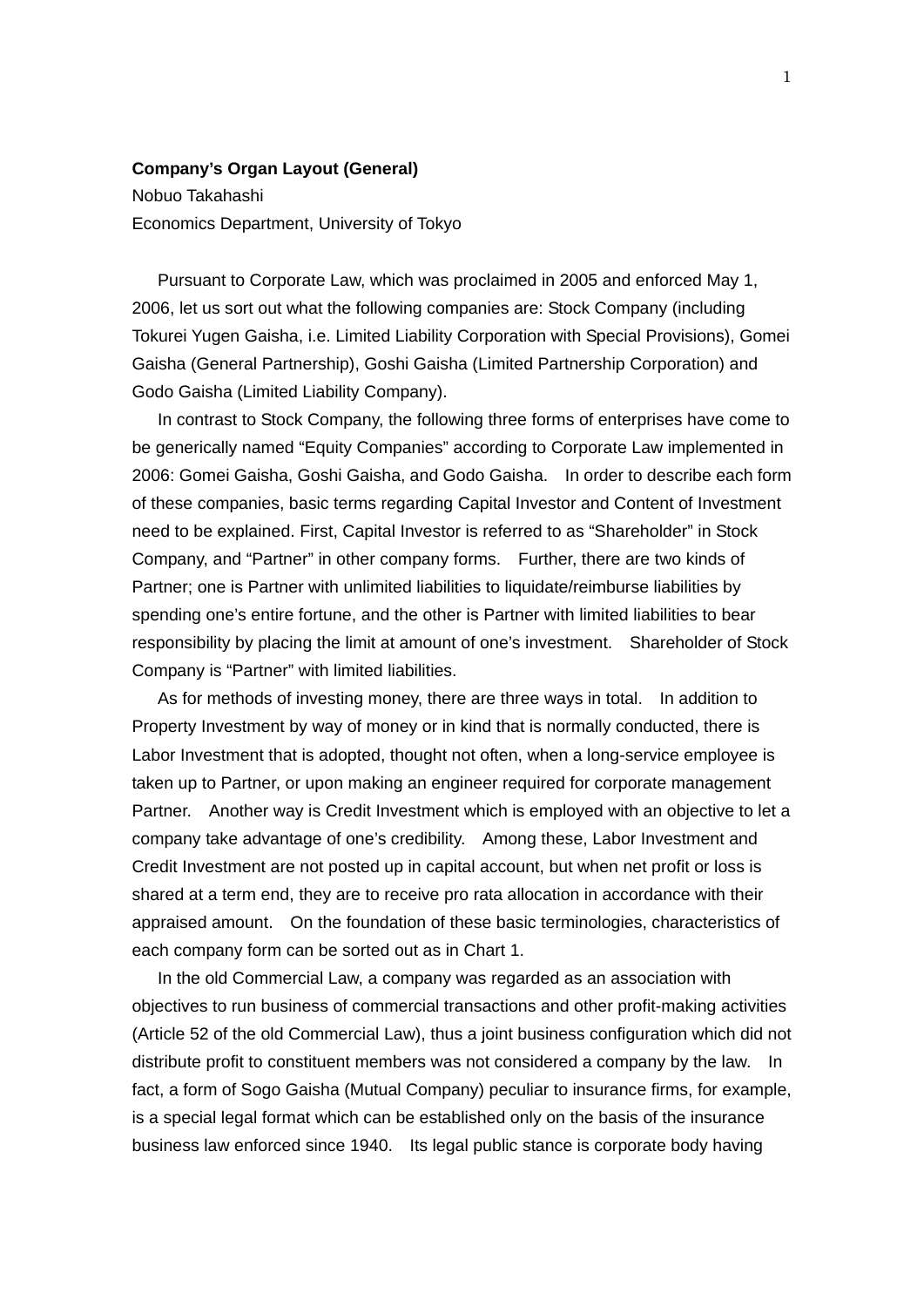insurance as its objective for 100 or more people in need of insurance to get together, collect fund, mutually cooperate and assist among policyholders. Originally major insurance companies in Japan had been Stock Companies, but they came to be restructured into Sogo Gaisha when the Zaibatsu dissolution was implemented by the occupation forces in post-World War II with the purpose to minimize Zaibatsu's surviving influence as much as possible. Nevertheless, there have been some movements to turn Sogo Gaisha to Stock Companies in order to make their fund procurement and M&A easier. In April 2002, Daido Life Insurance Co. changed its organization from Sogo Gaisha to Stock Company and took it public, on which occasion the stocks were delivered to its insurance policy holders.

| Legislative               | Corporate Law (enforced May 1,2006) |                                                                                         |                                                                                 |             |                          |                                             | Statute on Limited                                |
|---------------------------|-------------------------------------|-----------------------------------------------------------------------------------------|---------------------------------------------------------------------------------|-------------|--------------------------|---------------------------------------------|---------------------------------------------------|
| ground                    | Commercial<br>Law (1890)            | (1938)                                                                                  | Yugen Gaisha Law Commercial Law (1890)                                          |             |                          |                                             | <b>Liability Partnership</b><br>contract (2005)   |
| Enterprise                | Stock company                       |                                                                                         | <b>Equity companies *2</b>                                                      |             |                          |                                             | <b>Limited Liability</b>                          |
| form                      |                                     | <b>Tokurei Yugen</b><br>Gaisha *1                                                       | Gomei Gaisha Goshi Gaisha                                                       |             |                          | Godo Gaisha                                 | Partnership                                       |
| Model<br>·response        |                                     | German GmbH                                                                             |                                                                                 |             |                          | <b>U.S. LLC *6</b><br>(Limited<br>Liability | <b>UK LLP (Limited)</b><br>Liability Partnership) |
| Capital<br>investor       | Shareholder<br>(limited             | Partner with limited Partner with unlimited Partner with limited<br>liabilities         | liabilities *3                                                                  | liabilities |                          |                                             | Partner with limited<br>liabilities               |
| Content of<br>investment  | Property Investment only            |                                                                                         | Any Investment of<br>Property, Labor, or<br>Credit                              |             | Property Investment only |                                             | Property Investment<br>only                       |
| Interest<br>transfer      | Free in<br>principle                | Free among<br>partners; others<br>require approval of<br>general meeting of<br>partners | Require consent of all Require consent of all<br>partners                       |             | executive partners       |                                             |                                                   |
| Executive<br>power        | Director                            | Director                                                                                | All partners in principle *4 (autonomy on articles<br>of incorporation *5)      |             |                          |                                             |                                                   |
| Representa-<br>tion right | Representative<br>director          | <b>Director</b>                                                                         | All managing partners in principle (autonomy on<br>articles of incorporation*5) |             |                          |                                             |                                                   |
| Taxation<br>formula       | Corporate tax                       |                                                                                         |                                                                                 |             |                          |                                             | Membral tax (pass-<br>through tax)                |
| Benefit to<br>investor    | Recognized                          |                                                                                         |                                                                                 |             |                          |                                             | Unrecognized                                      |

## **Chart 1 Forms of Enterprises**

1 Yugen Gaisha Law (the law governing Limited Liability Corporations) was abolished in 2006 with the enforcement of Corporate Law, thus no Yugen Gaisha can be established any further. Existing Yugen Gaishas continue as "Stock Companies" said in Corporate Law (No. 1 in Article 2 of the legislation concerning the improvement of relevant laws along with the enforcement of Corporate Law, hereinafter referred to as Improvement Law). But as long as they continue to use "Yugen Gaisha" in their